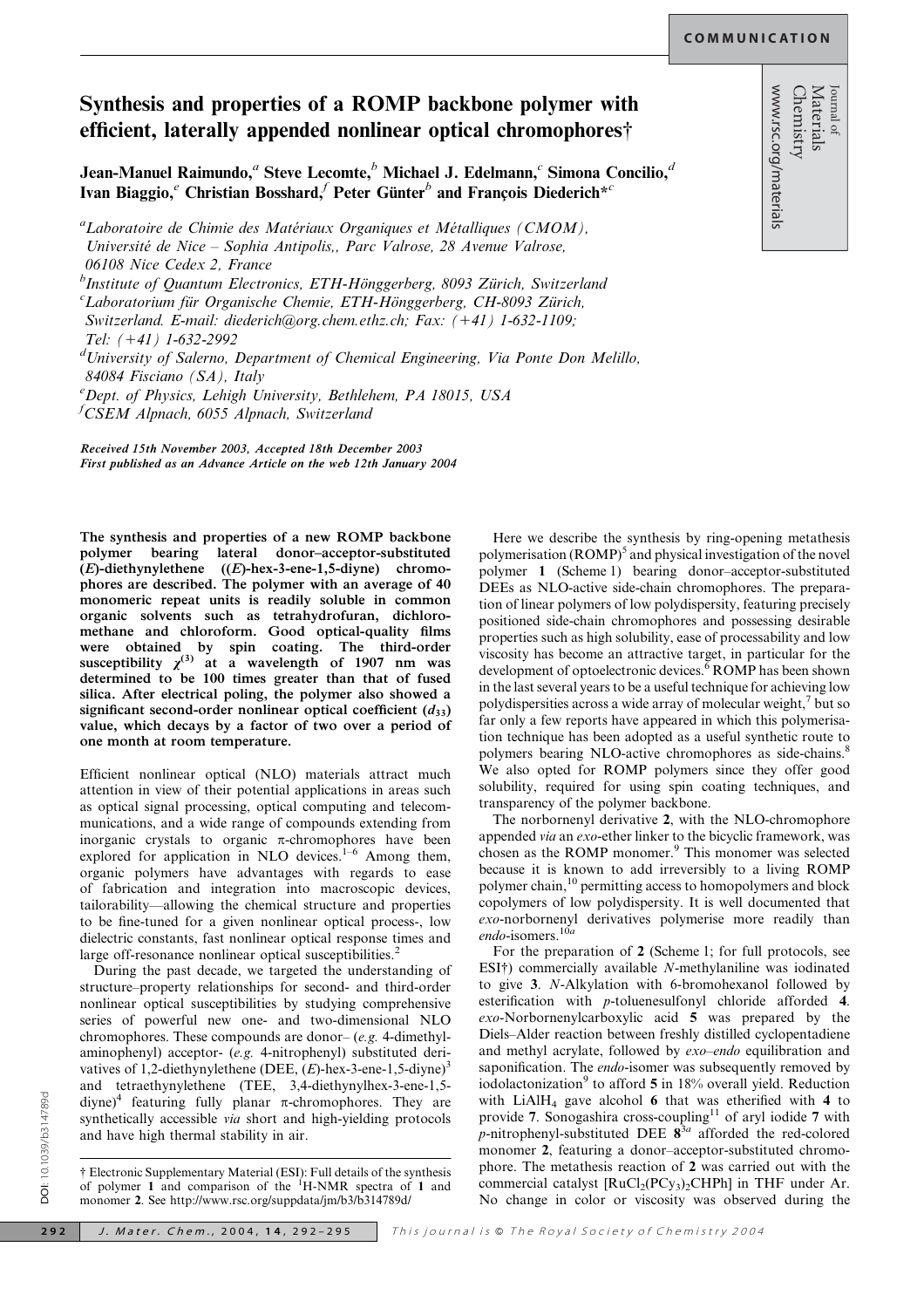

Scheme 1 Reagents and conditions: i, I<sub>2</sub>, NaHCO<sub>3</sub>, H<sub>2</sub>O, rt, 45 min, 40%; ii, 6-bromohexanol, K<sub>2</sub>CO<sub>3</sub>, n-BuOH,  $\Delta$ , 72 h, 60%; then p-toluenesulfonyl chloride, pyridine, CH<sub>2</sub>Cl<sub>2</sub>, rt, 18 h, 84%; iii, CH<sub>2</sub>Cl<sub>2</sub>,  $\Delta$ , 24 h; then NaOMe,  $\Delta$ 4 h; then aq. NaOH,  $\Delta$ ; then I<sub>2</sub>, KI, NaHCO<sub>3</sub>, H<sub>2</sub>O; 18%; iv, LiAlH<sub>4</sub>, Et<sub>2</sub>O, rt (9 h) and  $\Delta$  (45 min), 90%; v, NaH, THF, 0 °C (30 min) and rt (2 h), 62%; vi, [PdCl<sub>2</sub>(PPh<sub>3</sub>)<sub>2</sub>], CuI, NEt<sub>3</sub>, rt, 24 h, 60%; vii,  $[RuCl<sub>2</sub>(PC<sub>y3</sub>)<sub>2</sub>CHPh]$ , THF, rt, 2 h, then benzaldehyde, rt, 1 h; quantitative yield. Cy = cyclohexyl.

transformation. After all of 2 had reacted (thin layer chromatography (TLC) control), the metathesis reaction was irreversibly terminated by addition of an excess of benzaldehyde, yielding polymer 1 in nearly quantitative yield.

Analytical gel permeation chromatography (GPC, calibrated by polystyrene and poly(triacetylene) standards) analysis of 1 revealed the formation of a polymer of low polydispersity with an average of 40 monomeric repeat units. The polymer was highly soluble in common organic solvents such as tetrahydrofuran, dichloromethane and chloroform. The <sup>1</sup>H-NMR (CDCl3, 300 MHz) of 1 is well defined featuring broadened peaks compared to the spectrum of monomer 2 (see ESI<sup>†</sup>). The resonances of the appended DEE chromophores in 1 appear nearly unchanged. The resonance for the olefinic protons of the norbornene ring in 2 (6.05–6.13 ppm) have disappeared and a new broad peak around 5.1 ppm is observed, belonging to the protons of the ethene-1,2-diyl moieties connecting the monomeric repeat units in 1.

High-quality thin films of polymer 1 were made by spin coating of a solution of 1 (concentration 2–10 wt%) in  $CH_2Br_2$ at 40 °C using a spinning rate of 300 min<sup>-1</sup> for 4 s and  $1500-$ 3000 min<sup>-1</sup> for 40 s. The film was subsequently dried at 70 °C for 15 h. This procedure afforded films with good optical quality having a thickness range of  $0.2$  to  $3 \mu m$ . Differential scanning calorimetry (DSC) analysis of polymer 1 was carried out under nitrogen at a heating rate of 20  $^{\circ}$ C min<sup>-1</sup> and revealed the glass transition temperature  $(T_g)$  at 40.0 °C, indicating that polymer 1 is amorphous and is in a glassy stable state at room temperature.

The linear and nonlinear optical properties of spin-coated thin films of polymer 1 were measured. A Perkin-Elmer Lambda 9 spectrometer was used to measure the absorption. The Kramers–Kronig relations were used to calculate the corresponding dispersion of the refractive index (Fig. 1). To

obtain an absolute value of the refractive index, we scaled the refractive index curve using the absolute refractive index values determined at the two telecom wavelengths of  $1.313 \mu m$  and 1.55 um. The absolute value of the refractive index was measured by the waveguide grating–coupling technique<sup>12</sup> using s-polarized light. The results are marked on the refractive index curve as two crosses (Fig. 1).

We first assessed the second-order nonlinear optical response of electrically poled spin-coated thin films of polymer 1, having thicknesses ranging from 200 to 300 nm, by second-harmonic generation (SHG) experiments using a fundamental wavelength of 1064 nm. To pole the thin films we used the standard technique of corona poling in a needle to plane configuration<sup>13</sup> applying voltages between 6.5 to 9 kV. The polar orientation at room temperature is achieved by electric field poling close to the glass transition temperature of the sample and subsequent cooling. Because of the symmetry of the poling field, the resulting second-order susceptibility tensor has only the two independent elements  $d_{33}$  and  $d_{31}$  (=  $d_{15}$  =  $d_{32}$  =  $d_{24}$  if Kleinman symmetry can be applied) with the 3-axis along the poling field. After poling, the nonlinear coefficients were measured by the Maker fringe method.<sup>14,15</sup> The laser used was a Nd-YAG laser emitting 100 ps pulses at a wavelength of 1064 nm. Quartz serves as reference with a  $d_{11}$  coefficient of 0.3 pm  $V^{-1}$ .<sup>16</sup> The 532 nm second-harmonic wavelength in this experiment is slightly inside the absorption band of the polymer film.

In the Maker fringe experiment, we measured secondharmonic generation as a function of the incidence angle. One experiment was performed with the polarization of both beams (the fundamental and the second harmonic) in the incidence plane ( $p \rightarrow p$ ). In another experiment, the polarization of the fundamental wave was set to be perpendicular to the incidence plane ( $s \rightarrow p$ ). The resulting curves of second-harmonic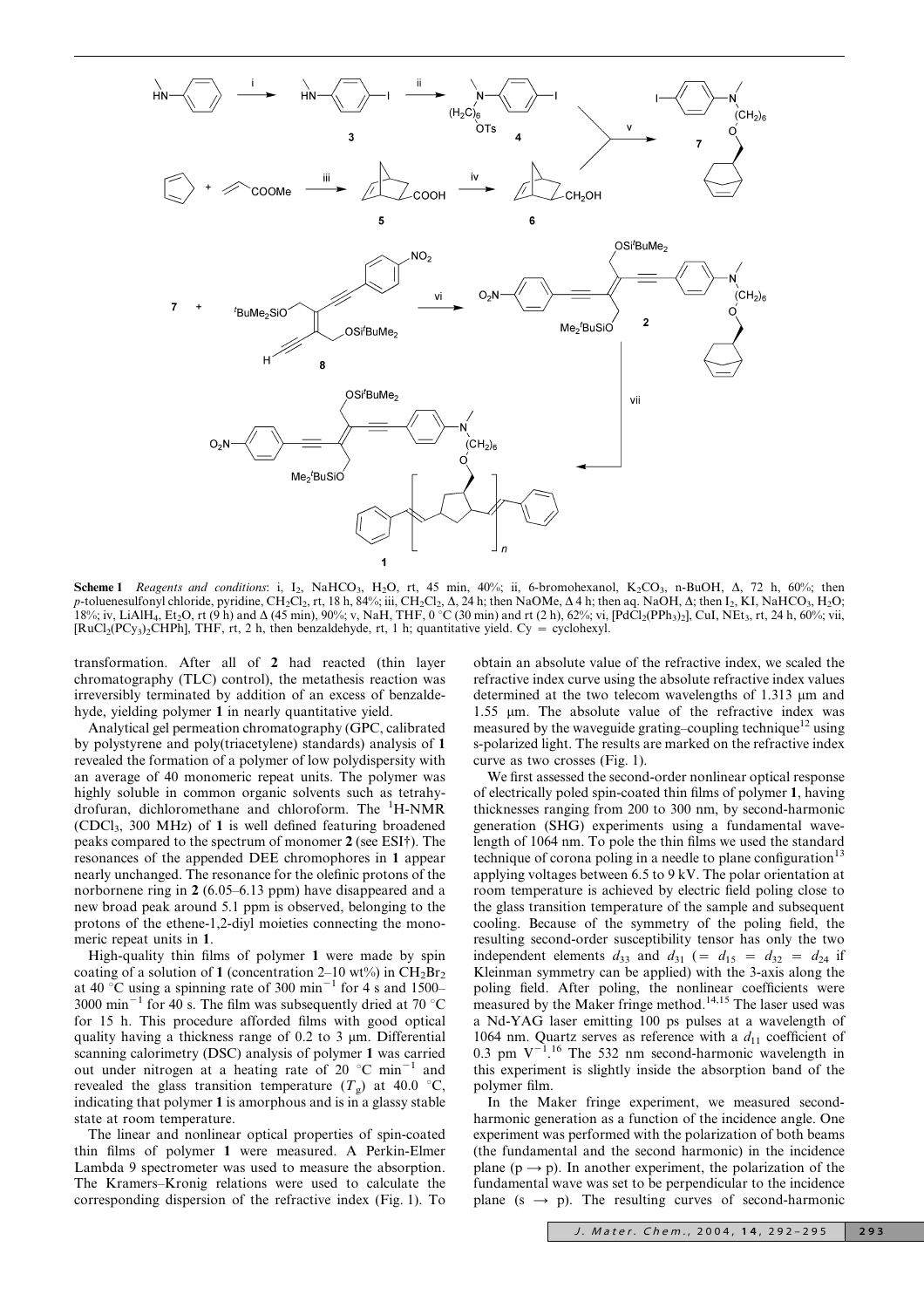

Fig. 1 Absorption (top) and refractive index (below) of polymer 1 as function of the wavelength.

intensity vs. incidence angle were compared with the theoretical prediction<sup>14</sup> and with the results obtained using a quartz crystal as a reference to obtain the values of the nonlinear optical susceptibilities of the polymer film. From the  $s \rightarrow p$  experiment we directly obtained  $d_{31} = 10 \pm 2$  pm V<sup>-1</sup>. From the p  $\rightarrow$  p experiment we obtained  $d_{33} = 30 \pm 10$  pm V<sup>-1</sup>, using a fixed ratio  $d_{33}/d_{31} = 3$  while fitting the experimental data (a ratio of 3 between these two coefficients is expected whenever the dipole energy, leading to the molecular orientation during poling, is much smaller than the thermal energy  $kT$ ). Thus, both the s  $\rightarrow$ p and the  $p \rightarrow p$  experiments consistently deliver a value of  $d_{33} = 30 \pm 5 \text{ pm V}^{-1}$ .

Fig. 2 describes the poling process. It is a plot of the SHG signal and temperature vs. time. This plot clearly shows that (i)



Fig. 2 Poling process: plot of the SHG-signal and temperature vs. time.

the SHG signal increases with increasing temperature, and that (ii) the electric-field-induced nonlinearity reaches a plateau at a value of about  $d_{33} = 80$  pm V<sup>-1</sup> (with the electric field applied). The initial rapid decrease (taking place at a time of 4000–5200 s) of the nonlinearity upon cooling can be ascribed to a first fast reorientation of the chains at temperatures close to the  $T_g$  value of polymer 1. The later abrupt decrease (taking place at the later time of 5200–6000 s, and at a lower temperature) is due to the removal of the applied electric field. In order to estimate the time-dependence of the orientational stability of the poled polymer films at room temperature, SHG measurements were repeated on the same films after one month. In spite of the low  $T<sub>g</sub>$  value, the nonlinear optical coefficients were found to be as high as half of the initially measured values. Of course, a higher  $T<sub>g</sub>$  would improve material performance over time by increasing its orientational stability at a temperature higher than room temperature. An increase of the  $T<sub>g</sub>$  value could be achieved, for example, by decreasing the length of the alkyl chain between the NLO chromophores and the polymer backbone.

Third-harmonic generation (THG) was performed both in solution and in thin films at a fundamental wavelength of  $1.907 \mu m$ . Such a long fundamental wavelength was chosen to avoid any resonance effect. The fundamental and thirdharmonic wavelengths were not in absorption bands of the investigated polymer. As a reference for the calibration we used  $\chi^{(3)}_{fs} = 1.62 \times 10^{-22} \text{ m}^2 \text{ V}^{-2}$  (1.16  $\times 10^{-14} \text{ esu}$ ) for fused silica.<sup>16,17</sup> In a chloroform solution, we measured the third-order nonlinearity of a single chromophore (2) to be  $\gamma = 355 \pm 28 \times 10^{-36}$  esu. For the low-polydispersity polymer 1 with an average of 40 side-chain chromophores, we obtained  $\gamma$  = 14500  $\pm$  600  $\times$  10<sup>-36</sup> esu, which is about 40 times the value of a single chromophore. We conclude that there are no interactions between the side-chain chromophores in solution. In thin films, the third-order nonlinearity  $\chi^{(3)}$  was measured to be about 100 times that of fused silica. An extrapolation of  $\chi^{(3)}$  from  $\gamma$  gives a  $\chi^{(3)}$  value of about 170 times that of fused silica. This reduction in the expected  $\chi^{(3)}$  has already been observed in poly(triacetylene) thin films.<sup>18</sup> Intermolecular interactions in the solid-state reduce the third-order nonlinearity  $\chi^{(3)}$  of thin films.

In summary, we have synthesized via high-yielding procedures the new ROMP polymer 1 which features good processability and promising optical and nonlinear optical properties. A high off-resonance third-order nonlinearity  $\chi^{(3)}$ was measured in a thin film of 1, with an average of 40 chromophore-containing repeat units, which was about 100 times the nonlinearity of fused silica. Polymer 1 has a significant  $d_{33}$  value, comparable to those of other polymers containing highly conjugated donor–acceptor chromophores,<sup>19–21</sup> and it is easily oriented under corona poling conditions. Although the relatively low glass transition temperature does not allow the orientation to be completely frozen during corona poling, being detrimental to its long-term stability, this might be very interesting for applications in photorefractivity and dynamic holography, where the dipolar chromophores must react to small local changes in the electric field. The general strategy applied to the synthesis of 1 should readily allow further adjustment and optimisation of properties, such as viscosity,  $T_{\rm g}$ , SHG and THG, in future work by varying the time of polymerisation, the linker length between the polymer backbone and the photoactive chromophore and the NLO-chromophore itself.

## Acknowledgements

We thank the ETH Research Council and the NCCR ''Nanoscale Science'' for support of this work.